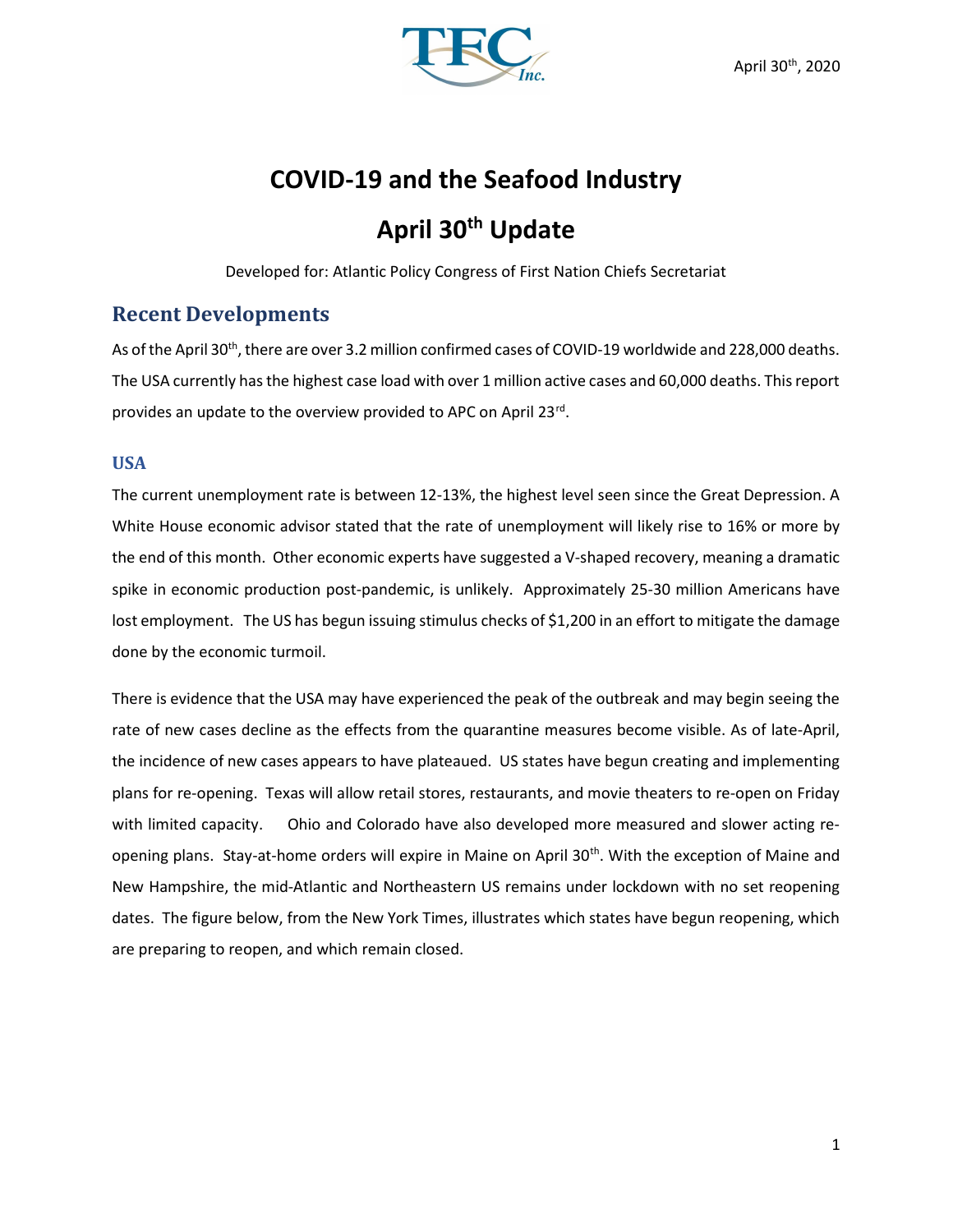

Figure 1. Map of US State closures, partial re-openings, and planned re-openings. Graphic taken from The New York Times.



There has been a surge in closures of meat processing plants in the US. The US red meat and dairy industry is highly concentrated, with four major companies producing over 65% of all US beef and pork. It is expected that the resulting supply squeeze will drive prices higher for these products. Seafood products have been trending in the opposite price direction, and consumers may switch to seafood if it becomes cheaper than other sources of protein.

#### Canada

Canada has reported 51,000 cases and 3,000 deaths from COVID-19 as of April 30<sup>th</sup>. This has surpassed projected "best-case" scenarios and the case load may end up being higher than originally projected.

Canada's economy is projected to contract by at least 6% this year, according to the IMF. Concerns are mounting that a quick economic recovery may no longer be realistic expectation as unemployment has risen to over 30% and businesses begin to become insolvent. Canada is in the midst of the worst economic crisis since the Great Depression, though the potential longevity of this downturn is unknown.

Prime Minister Justin Trudeau has stated that there will be a phased-in approach to reopening Canada's economy. He stated that this was still weeks away, and that daily life might not completely return to pre-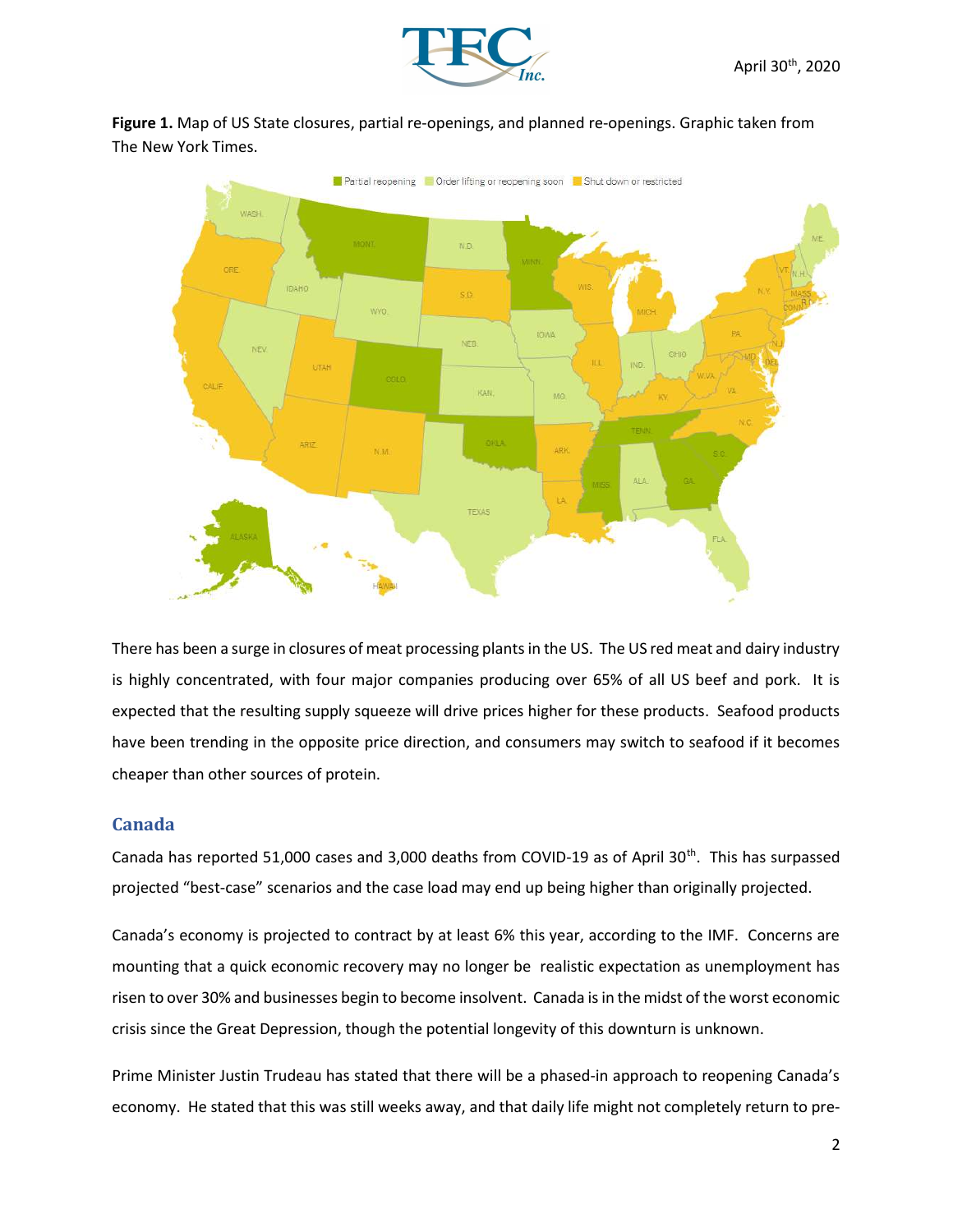

pandemic normality until a vaccine is developed. US-Canada travel restrictions are expected to remain in place for weeks to come.

Ontario and Quebec have announced plans for the reopening of their respective economies. As of late April, Quebec has announced that select retail businesses outside of the Montreal area can reopen on May  $4<sup>th</sup>$ . Stores in Montreal will be allowed to open a week later on the 11<sup>th</sup>. There has been no date given for the reopening of restaurants. New Brunswick and PEI have plans to begin or have begun easing public health measures, however the Premier of New Brunswick issued an indefinite ban on the entry of temporary foreign workers into the province. Newfoundland has closed its borders to non-essential travel, though temporary foreign workers are exempt. Restaurants remain closed to sit down customers in all of Atlantic Canada, and no plans explicitly detailing when they will be open have been released.

Seafo0d sector workers continue to advocate for shutdowns in some fisheries, however the federal government seems very averse to this line of action. Instead, DFO is primarily issuing season delays. New Brunswick Lobster fishing areas 36 and 37 were delayed until April  $30<sup>th</sup>$ . The majority of the Gulf of St. Lawrence crab fisheries are now open. The snow crab fishery in NL has been delayed until at least May 11<sup>th</sup>. Prime Minister Trudeau is expected to announce a Federal Aid package for fish harvesters within the next few days, though there is no other information currently available about this package.

#### China

While Chinese factories have resumed operations, consumers in China have been significantly slower to resume normal consumption habits. Chinese unemployment is estimated to be as high as 20% if migrant workers from rural communities are factored in. The Chinese economy shrank by 6.8% in the quarter ending in March according to official sources. After an initial bounce that gave Chinese businesses optimism for a V-shaped economic rebound, the recovery activity has since slowed to a crawl. Data on exports, retail sales, and other sources have been painting a negative picture. Retail sales fell 19% in the first quarter compared to 2019, with March improving slightly to a decline of 15.8% compared to the previous year. Exports were down 6.6% in March, an improvement from the negative double-digit figure seen in January and February. This is expected to decline again however, as demand from Europe and America decreases.

#### **EU**

European countries are gradually beginning to ease lockdown measures. The Czech Republic, Italy, Denmark, Austria and Germany have all begun slowly removing restrictions, though the food service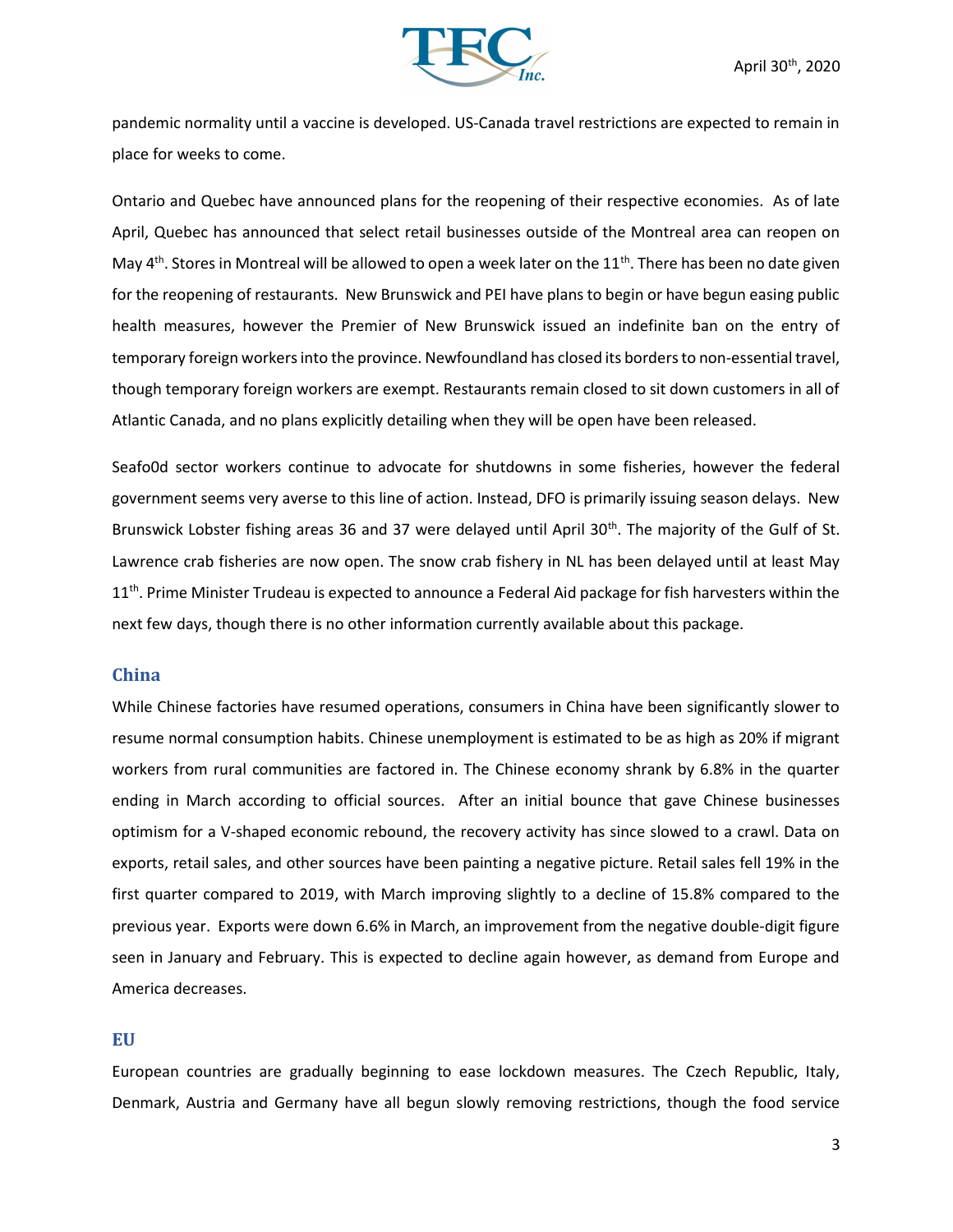

industry remains shuttered. Other countries such as Iceland, Denmark, Finland, and Spain are also beginning to lift restrictions. Reopening dates for dine-in restaurants have not been announced for any of these countries.

The European restaurant industry has become concerned with the lack of officially announced opening dates specific to the foodservice industry. While other industries have been given prospective re-opening dates, restaurants in most countries have not. On April 20<sup>th</sup>, 18 of France's most famous chefs published a letter warning the French President Emmanuel Macron that the country's restaurants were in danger of closing. Austria is one of the few countries that has announced a conditional re-opening of restaurants on May 15<sup>th</sup>.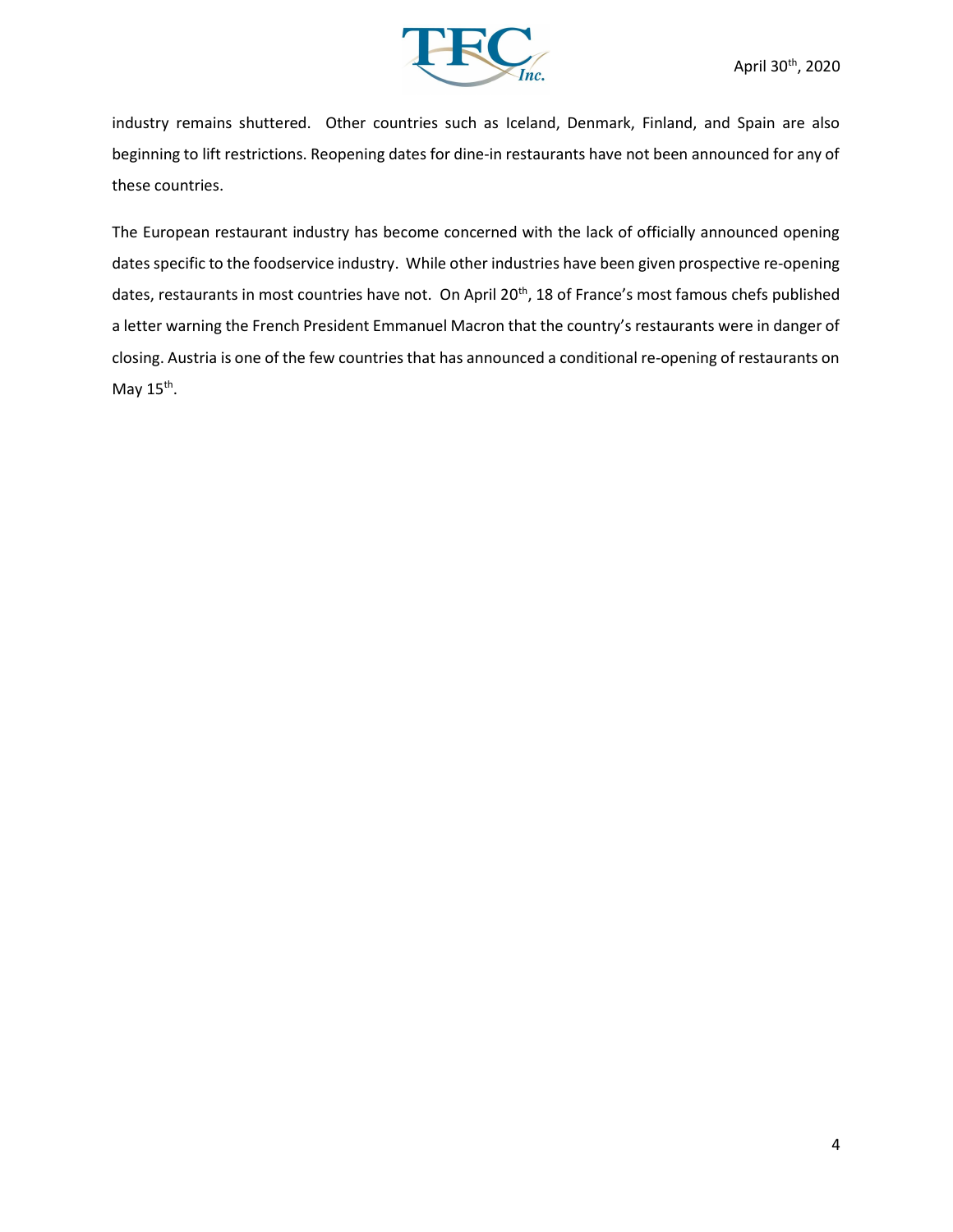

# Seafood Market Status

This section of the report will discuss the current state of the seafood market by species as of April 30<sup>th</sup> 2020.

#### Lobster

The lobster industry is bracing for a surge in supply associated with the opening of the spring lobster fisheries that may be difficult to move through the market as demand remains weak. While demand from China has improved modestly, domestic and US demand remains low. Market prices for both live and frozen lobster continue to decrease – and seem to be heavily influenced by price and supply. The Premier of New Brunswick has voiced his support for the closure of the New Brunswick lobster fisheries, citing health risks and a lack of demand for product. There has been no indication that DFO will shut down entire seasons for lobster fisheries.

Market prices for lobster remained 10-year lows for April. According to Urner Barry, there has been a minor increase in sales of lobster tails, however at diminished quantities and discounted prices. The market for live lobster is experiencing tight supply and depressed prices. The lobster fishery in LFAs 31B and 32 opened on April 19<sup>th</sup>, with landings designated for the live market. Historically, the spring lobster fisheries in Canada have staggered opening dates to prevent oversupplying the market. The season delays have concentrated the opening dates of these seasons and will result in a greater number of LFAs opening at the same time. As a result, the market may see an exaggerated increase in supply compared to normal years. Furthermore, landings in the US lobster fishery have begun to trend upwards, further exacerbating the potential supply glut. With the increased supply under the reduced demand it is likely that the price for lobster will be forced downwards.

#### **Crab**

Supply for snow crab is nearly non-existent in the US. There is limited sales activity, primarily snow crab from Russia, and the market remains unsettled. Price for Russian snow crab has declined by \$0.68/lb (USD) in the past two weeks. There appears to be some retail demand for seafood in the US, though it is unclear how this specifically relates to snow crab at this time due to the aforementioned lack of inventory. Retail sales are often driven by price, as consumers look to receive the greatest amount for what they spend. Under the circumstances associated with the pandemic, the amount of disposable income available for consumers to spend on seafood will be curtailed. The US foodservice industry has collapsed, and restaurants providing take-out are only operating at 10-15% of normal levels. This industry could rebound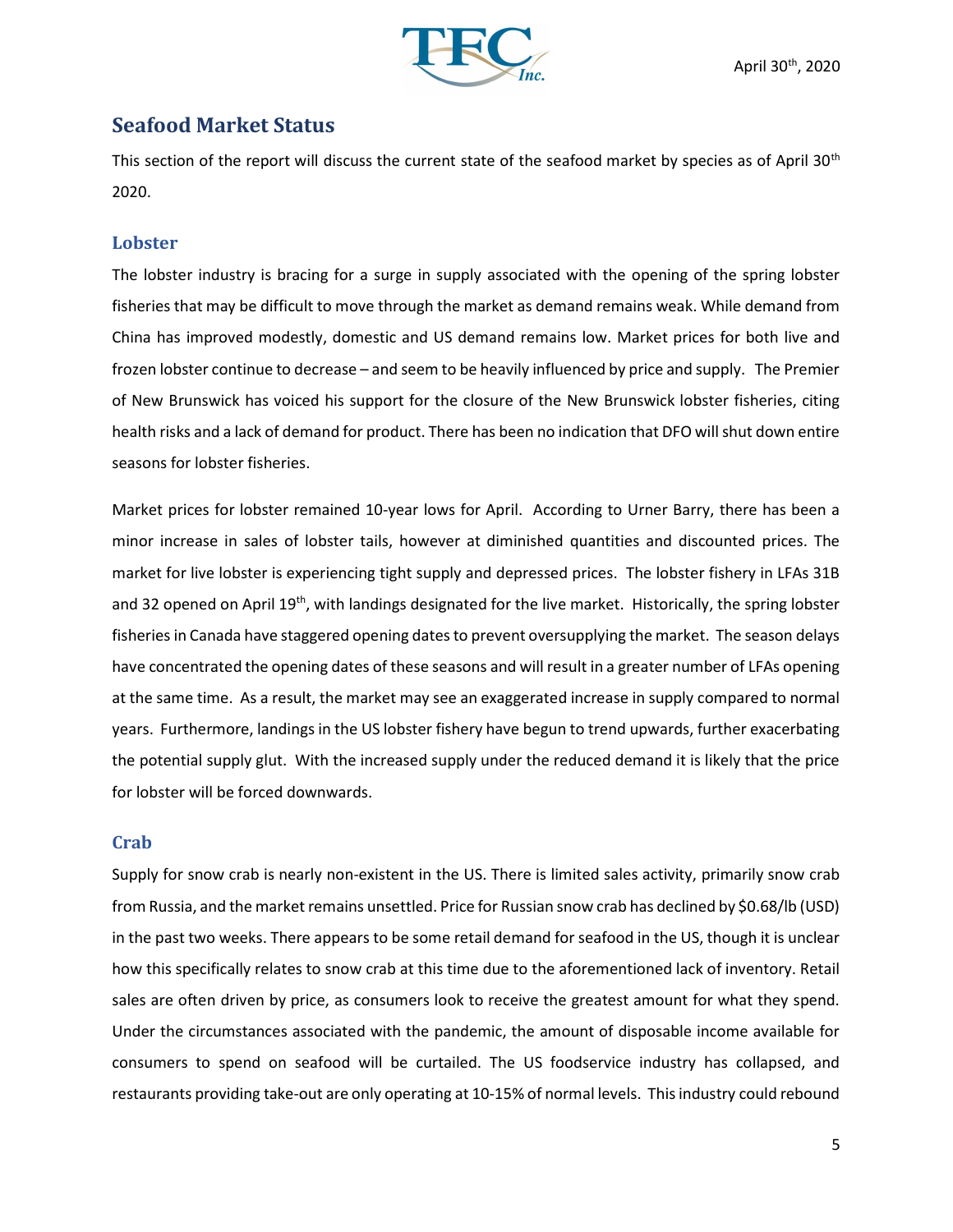

following the relaxation of quarantine measures, but it is unknown how long this recovery will take and if there will be any long-term changes in the market. As casinos, cruise ships, and restaurants are a primary driver of demand for Maritime snow crab, the recovery of these industries is vital to the strength of the snow crab market. If these businesses remain restricted or closed, there may be inadequate demand to account for the supply levels, forcing distributors to send product to the retail market which is notably more price sensitive.

Nova Scotian harvesters have begun fishing for snow crab, it has been indicated that harvesters participating in the CFA 23 and 24 fishery are receiving \$3/lb. Greater detail and additional information will become available over the next week as the product landed makes its way through the market. As there is currently little inventory in the market, harvesters who sell their crab early could likely receive higher prices than those who sell later once market supply begins to spike considerably.

In Newfoundland, the Association of Seafood Processors (ASP) offered a \$3.00/lb (CAD) price to the Standing Fish Price Setting Panel which was countered by the Fish, Food and Allied Workers Union )FFAW) with a price of \$3.50/lb (CAD). The FFAW had previously offered a price of \$4.25/lb (CAD) before revising this to \$3.50/lb (CAD). The ASP offered a price point identical to what is being received in the Gulf and the Maritimes, which is unusual as NL crab generally sells at a discount due to smaller size and higher shipping costs. This is the first time in the history of the Standing Fish Price Setting Panel that the ASP has offered a price that is equivalent to what snow crab harvesters in other parts of Atlantic Canada are receiving. In 2019, NL harvesters received on average \$5.18/lb (CAD) while NS harvesters received approximately \$6.00/lb (CAD). If the dispute goes to arbitration, the Standing Fish Price Setting Panel will be required to pick either the ASP's given price or the one offered by the FFAW. It is anticipated that a decision will be made by early May.

Canadian wholesalers are diverting product to the retail market and selling at low prices. Grocery stores are hoping to sell large amounts of crab for Mothers' Day and Fathers' Day. Currently, crab is being sold at under \$7.00/lb (USD) to these grocers, which is over a dollar less than this time in 2019. Price to consumers has dropped from \$10.99/lb (USD) to \$8.99/lb (USD), creating thinner margins for grocers. It is possible that 25-30% of the approximately 60,000 MT quota for snow crab in Atlantic Canada will be left unharvested due to season delays and physical distancing measures in processing plants. Japanese demand, which typically accounts for 40% of the total supply, has fallen to half of 2019 levels. To account for this difference, US retail markets would need to buy 50% of Canadian crab instead of the normal 30%. Compounding problems for wholesalers, credit insurance companies have begun reducing the availability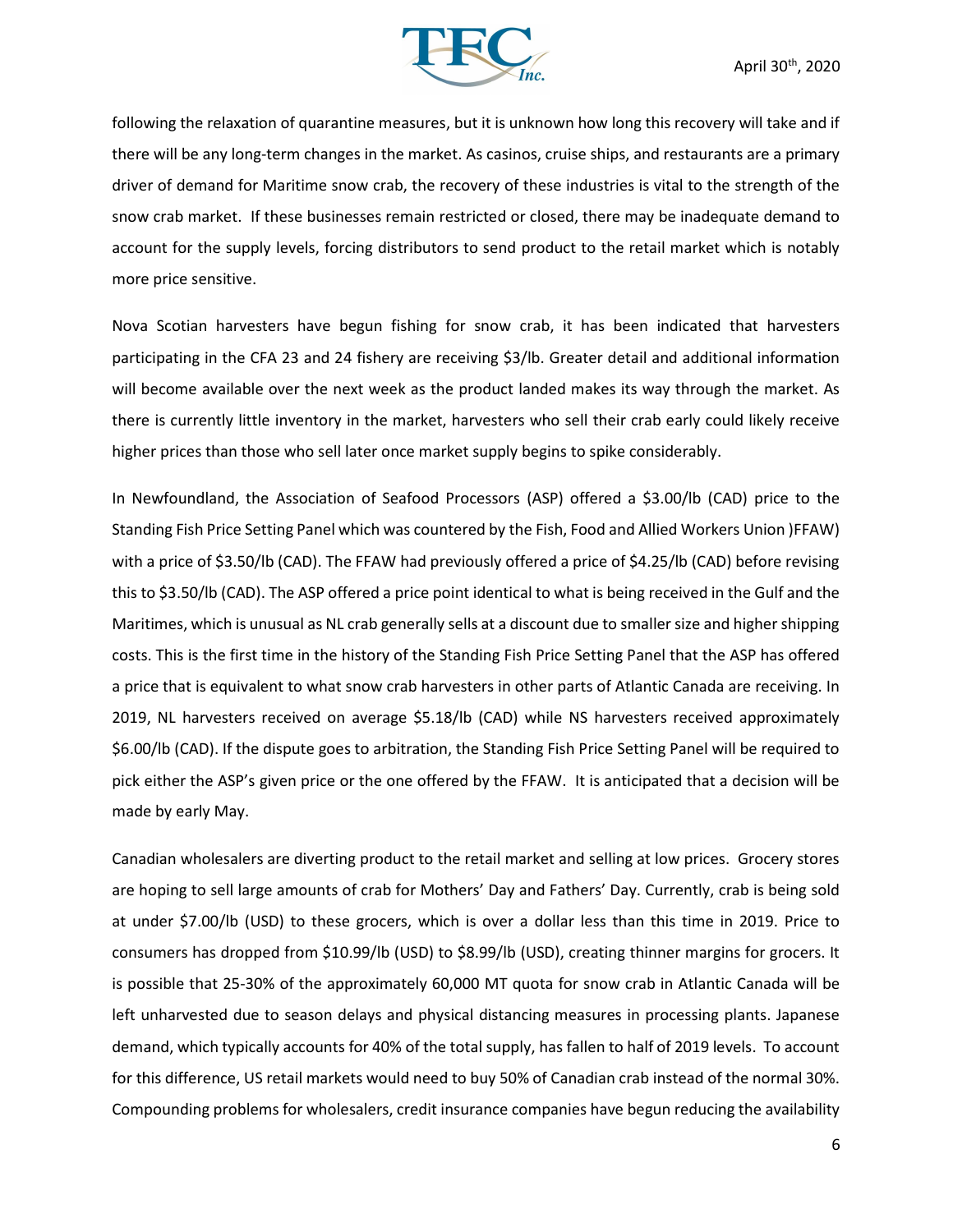

of credit insurance. These insurance companies are cutting the amount of coverage offered by as much as 70-80%.

#### Shrimp

The market for shrimp remains weak, with eroding prices and light volumes. Harvesters in the Gulf of St. Lawrence are not currently fishing for shrimp due to ongoing price disputes with processors. As a result, there is little new information regarding Northern shrimp. The UK, which is a primary driver of demand for this product, remains under lockdown.

#### **Bivalves**

The shellfish market remains weak. Scallop prices have declined by \$0.75/lb (USD) compared to this time last year for 10/20 count scallop. Prices for 20/30 count scallops are over \$1.25/lb (USD) lower compared to this time in 2019. Prices for other bivalves have declined as well, and producers and harvesters are pursuing at-home deliveries as a way of compensating for decreased restaurant demand. Notably, many oyster farms are in the difficult position of having to lay off workers that are vital to the labor-intensive harvesting process, which creates space for new oyster to grow. Prices remain at 5-year record lows for choice and select oyster as producers are forced to sell product at discounted prices – if they can find buyers.

#### Finfish

Prices for finfish remain near or below 5-year record lows for April. Market activity for fresh fillets is sluggish, and species such as fluke, halibut, tuna and Canadian salmon have retreated. Salmon is trading for 20% below 5-year averages. Haddock, and pollock fillets recently experienced some recovery in price. Most whitefish products have experienced drops in prices but are still moving in the frozen retail sector. There has been an increase in available product, but demand is weak.

#### Processing Sector

Concern remains in the processing sector over the potential spread of the coronavirus in processing facilities. To address some of these concerns, the Federal Government of Canada announced a \$62.5 million aid package to assist processing plants in providing personal protective equipment to employees, as well as adjusting protocols and providing money to expand freezer capacity. While this will help with storage, it will not address short term cash flow issues if holders are unable to sell the product in a timely manner. Further details to this program are expected to be announced soon.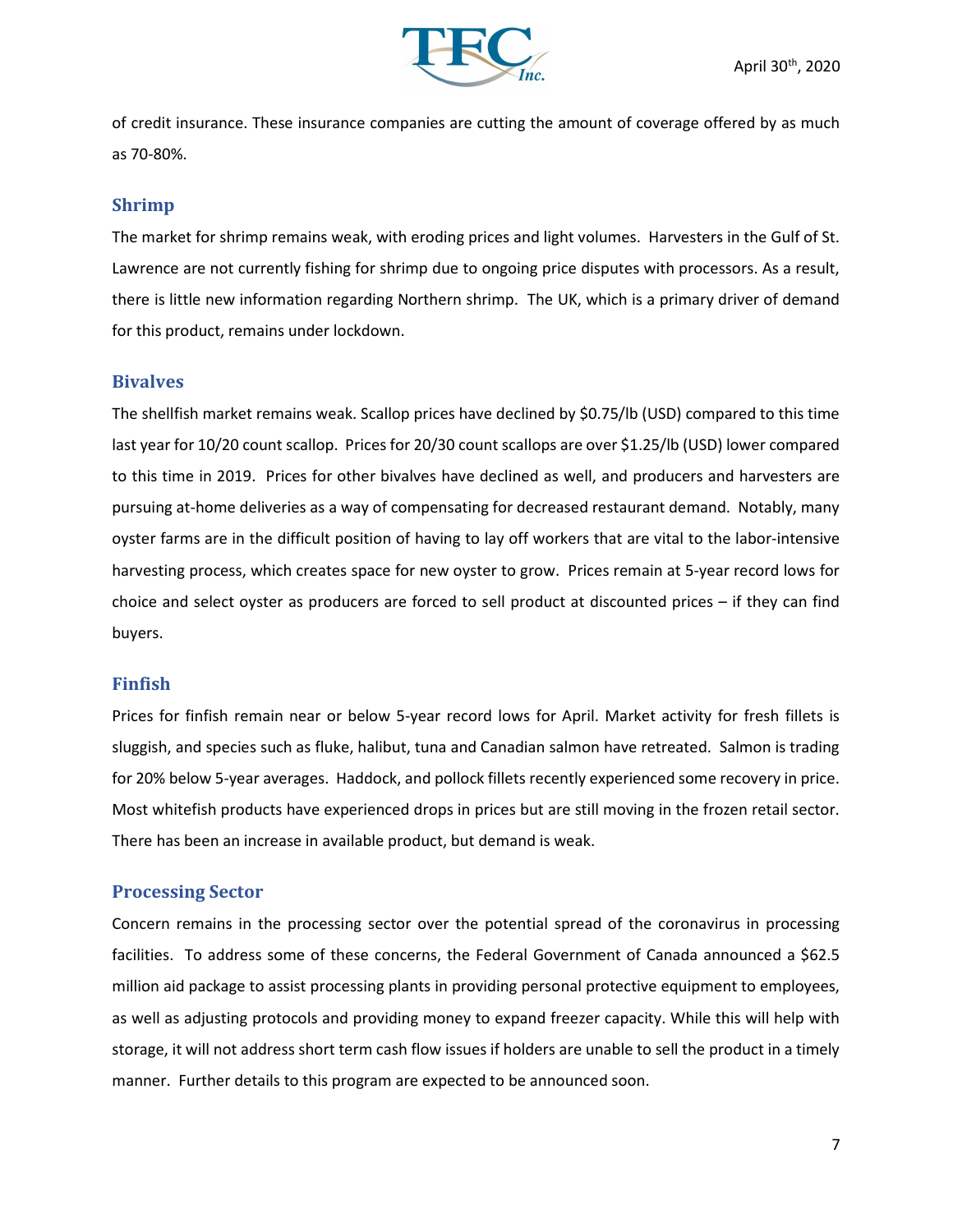

Processors are having numerous disputes with harvesters as they offer lower prices for product in anticipation of a weak market. There have been disputes in both the crab and the shrimp fishing industries, particularly in Newfoundland and the Gulf of St. Lawrence. Processing plants are also concerned that social distancing measures will force them to operate at a capacity far below what is necessary to process the expected supply as the spring fisheries open. In the lobster fisheries, buyers and processors are placing limits on the amount of product they will buy from harvesters.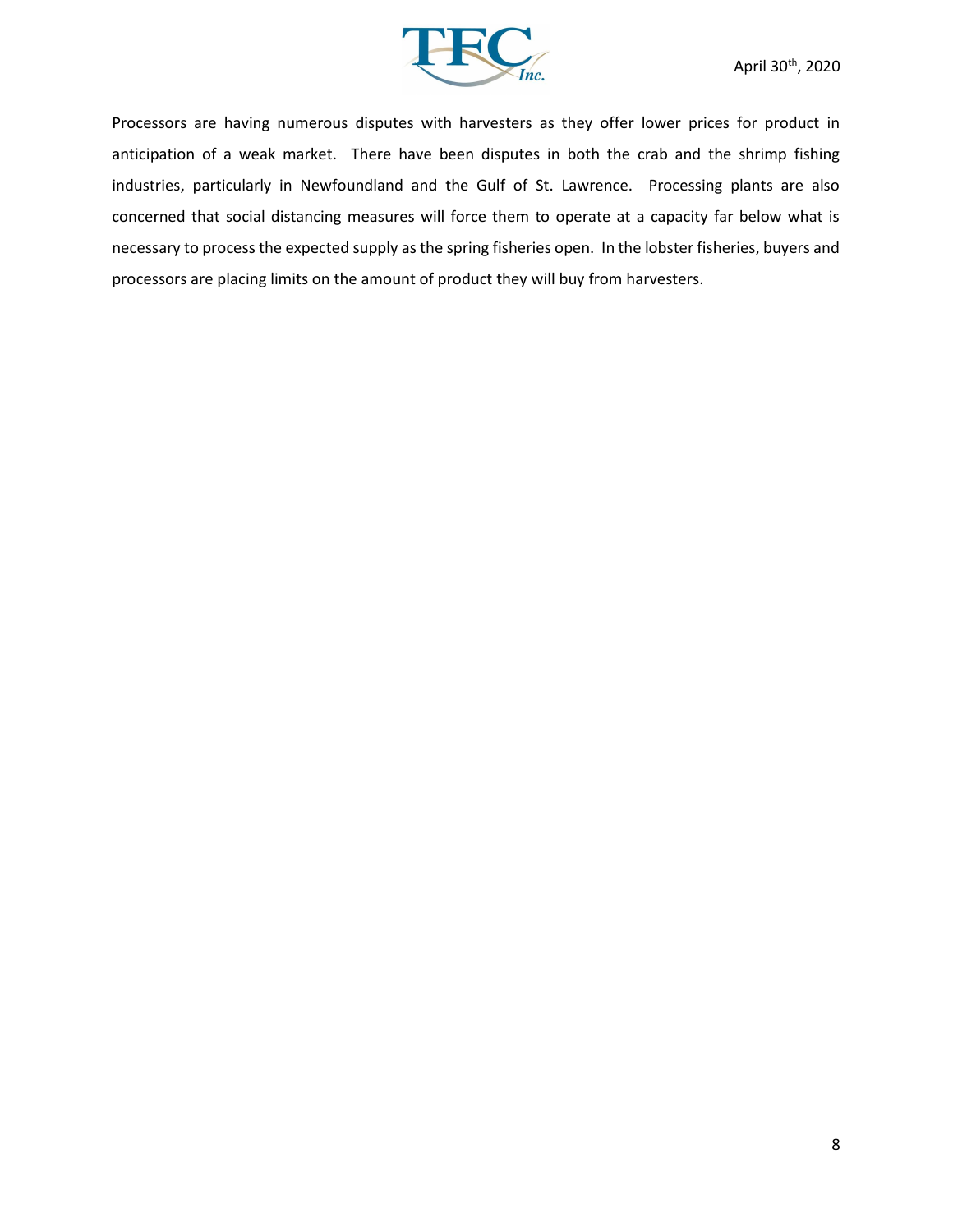

## Potential Impacts on First Nations

Previously, harvesters in Northwest Nova Scotia asked for the lobster fisheries there to be shut down in return for an aid package. There have been no further updates regarding this request, as DFO seems averse to entirely shutting down fisheries. The Gulf lobster season has been delayed until May 15<sup>th</sup>, resulting in a loss of approximately 25% in the number of fishing days for the season.

Nearly half of all lobster caught in Canada is harvested in the months of May and June. Historically, these months have been associated with dropping prices as supply surges, even during normal seasons. Due to the lack of demand for lobster, and the availability of product in inventory these price declines are expected to be sharper than is normal. Notably, two thirds of the lobster licenses held by First Nation bands are associated with Spring and Summer fisheries. The Spring and Summer seasons will be the first to experience the full brunt of the impacts of the pandemic, as the winter fisheries had several months of strong prices prior to the pandemic. As mentioned previously, the seasons are opening nearly concurrently due to the season delays, which is a deviation from the normal staggered openings of the spring fisheries. An imminent supply glut is expected to have negative consequences on a weak market.

Figure 1 illustrates the potential loss in revenue for First Nation owned lobster licenses for 2020. This takes into account estimated earnings already achieved by the winter fisheries that received significantly higher prices prior to the onset of the pandemic. 2019 shore price was approximately \$7.00/lb (CAD), while 2020 shore price is assumed to be \$4.00/lb (CAD) for the remainder or 2020. It is important to note that the actual shore price could be lower as there is talk of the price decreasing to \$3.00/lb.



Figure 2. Revenue scenarios for First Nation-owned lobster licenses in 2020.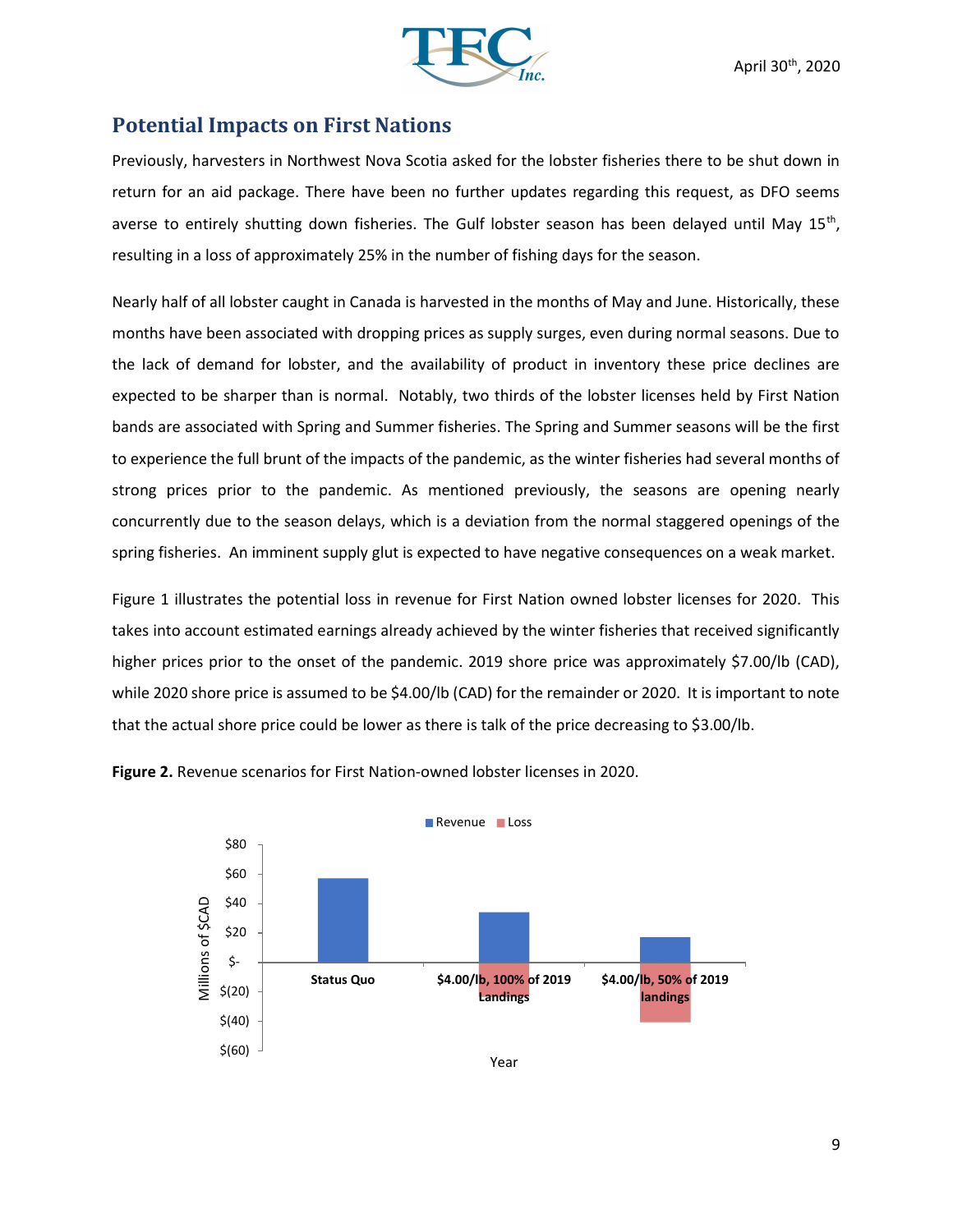

In the first scenario, with shore price at \$4.00/lb (CAD) and landings at 100% of 2019 levels, First Nations would lose \$23.1 million compared to 2019. In the second scenario with a 50% decline in landings and \$4.00/lb, First Nations will see a \$40.2 million decline in revenue. The table below presents includes a breakdown of revenues by lobster fishing area. Higher winter prices are accounted for in this table for LFAs 33-38.

| <b>Fishing</b><br>Area | <b>First</b><br><b>Nation</b><br><b>Licenses</b> | 2020 Fishing<br>season                    | Landings<br>per License<br>(Ibs) | <b>FN Total</b><br>Landings<br>(Ibs) | <b>FN Total</b><br>Revenue 2019<br>@ \$7/lb | <b>FN Total</b><br>Revenue @<br>\$4/lb, 100% of<br>2019 landings | <b>FN Total</b><br>Revenue @<br>\$4/lb, 50% of<br>2019 landings |  |
|------------------------|--------------------------------------------------|-------------------------------------------|----------------------------------|--------------------------------------|---------------------------------------------|------------------------------------------------------------------|-----------------------------------------------------------------|--|
| 13A                    | $\overline{4}$                                   | April 18 - June 29                        | 6,513                            | 26,051                               | \$<br>182,355                               | \$<br>104,203                                                    | \$<br>52,101                                                    |  |
| 13B                    | $\overline{7}$                                   | April 22 - July 04                        | 6,388                            | 44,717                               | \$<br>313,018                               | \$<br>178,868                                                    | \$<br>89,434                                                    |  |
| 15                     | $\overline{2}$                                   | May 27 - August<br>18                     | 1,403                            | 2,806                                | \$<br>19,641                                | \$<br>11,223                                                     | \$<br>5,612                                                     |  |
| 16                     | $\overline{4}$                                   | May 16 - August 7                         | 12,003                           | 48,011                               | \$<br>336,078                               | \$<br>192,044                                                    | \$<br>96,022                                                    |  |
| 17                     | 4                                                | April 23 - July 15                        | 77,712                           | 310,849                              | Ś<br>2,175,940                              | \$<br>1,243,394                                                  | \$<br>621,697                                                   |  |
| 18                     | $\overline{2}$                                   | May 13 - July 28                          | 12,913                           | 25,825                               | \$<br>180,776                               | \$<br>103,301                                                    | \$<br>51,650                                                    |  |
| 20A                    | 4                                                | May 4 - July 11                           | 25,037                           | 100,147                              | \$<br>701,032                               | \$<br>400,590                                                    | \$<br>200,295                                                   |  |
| 21                     | 9                                                | May 4 - July 11                           | 28,490                           | 256,411                              | Ś<br>1,794,880                              | \$<br>1,025,646                                                  | \$<br>512,823                                                   |  |
| 23                     | 58                                               | May 15 - June 30                          | 27,118                           | 1,572,844                            | Ś.<br>11,009,908                            | \$<br>6,291,376                                                  | \$<br>3,145,698                                                 |  |
| 24                     | 31                                               | May 15 - June 29                          | 29,417                           | 911,927                              | \$<br>6,383,489                             | \$<br>3,647,708                                                  | \$<br>1,823,874                                                 |  |
| 25                     | $\overline{2}$                                   | Aug 8 - Oct 9                             | 27,915                           | 55,829                               | \$<br>390,804                               | \$<br>223,317                                                    | \$<br>111,658                                                   |  |
| 26A                    | 14                                               | May 15 - June 29                          | 23,195                           | 324,730                              | \$<br>2,273,110                             | \$<br>1,298,920                                                  | \$<br>649,451                                                   |  |
| 26B                    | 6                                                | April 29 - June 30                        | 16,316                           | 97,896                               | Ś.<br>685,272                               | \$<br>391,584                                                    | \$<br>195,794                                                   |  |
| 27                     | 10                                               | May 15 - July 15                          | 22,547                           | 225,472                              | \$<br>1,578,307                             | \$<br>901,890                                                    | \$<br>450,945                                                   |  |
| 28                     | $\overline{7}$                                   | April 30 - June 30                        | 1,260                            | 8,819                                | \$<br>61,730                                | \$<br>35,274                                                     | \$<br>17,637                                                    |  |
| 29                     | 5                                                | April 30 - June 30                        | 39,298                           | 196,489                              | \$<br>1,375,426                             | \$<br>785,957                                                    | \$<br>392,979                                                   |  |
| 32                     | 3                                                | April 19 - June 20                        | 15,418                           | 46,254                               | \$<br>323,778                               | \$<br>185,018                                                    | \$<br>92,509                                                    |  |
| 33                     | 8                                                | Nov 25- May 31                            | 25,729                           | 205,830                              | Ś.<br>1,440,812                             | \$<br>1,033,268                                                  | \$<br>516,634                                                   |  |
| 34                     | 32                                               | Nov 25- May 31                            | 43,642                           | 1,396,532                            | \$<br>9,775,723                             | \$<br>6,493,873                                                  | \$<br>3,246,937                                                 |  |
| 35                     | 15                                               | Oct 15 - Dec 31,<br>March 1 - July 31     | 54,604                           | 819,067                              | Ś<br>5,733,469                              | \$<br>3,276,268                                                  | \$<br>1,638,134                                                 |  |
| 36                     | 14                                               | Nov 10 - Dec 31,<br>March 31 - June<br>29 | 36,021                           | 504,298                              | Ś.<br>3,530,087                             | Ś.<br>2,057,536                                                  | \$<br>1,028,768                                                 |  |
| 38                     | 15                                               | Nov 10 - June 29                          | 66,576                           | 998,645                              | Ś.<br>6,990,518                             | \$.<br>4,314,148                                                 | \$<br>2,157,074                                                 |  |
| <b>TOTAL</b>           | 256                                              |                                           | 27,251<br>(Avg)                  | 8,179,451                            | \$ 57,256,151                               | \$34,195,405                                                     | Ś.<br>17,097,725                                                |  |

Table 1. Landings and revenue data and scenarios for First Nation-owned lobster licenses.

The first scenario assumes 100% of 2019 landings at \$4.00/lb (CAD), while the second assumes 50% of 2019 landings at \$4.00/lb (CAD). As previously stated, these figures take into account the higher prices that were received at the beginning of the year. The first scenario would result in a \$23.1 million (CAD) loss compared to 2019, while the second would result in a \$40.2 million (CAD) loss compared to 2019. This represents a substantial loss to the First nation communities. It is possible that due to the increased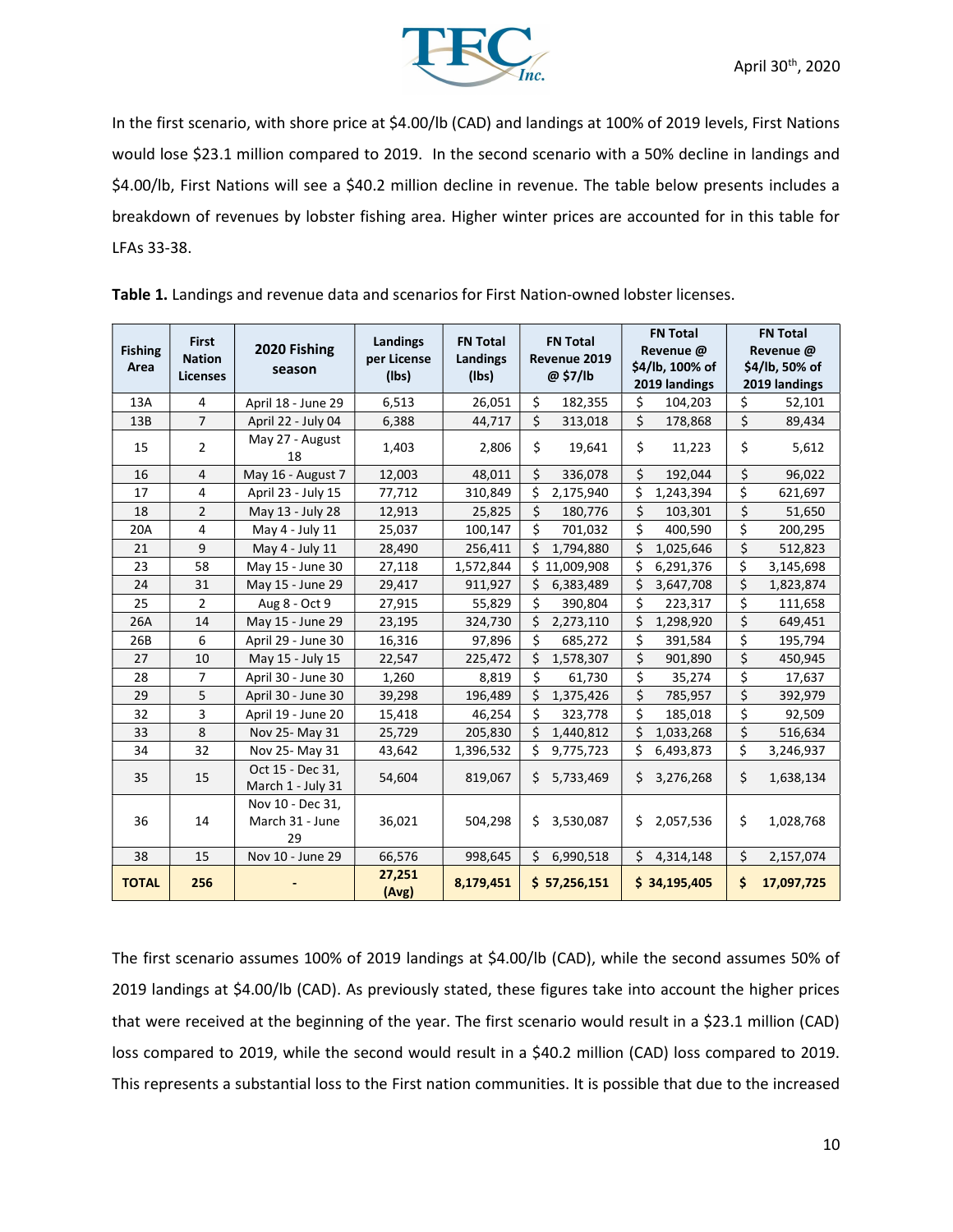

supply and weak markets that prices could decrease even further over the course of the season. The table below includes scenarios for First Nation revenue loss based upon declines of \$0.25/lb (CAD) increments. Note that the scenarios assume 50% landings levels compared to 2019. A drop to \$3.00/lb (CAD) would reduce First Nation revenue to less than 25% of 2019 levels, even when factoring in higher prices received during the winter seasons.

| <b>Scenario</b>          |    | Revenue    | <b>Loss vs. 2019</b> |                |  |
|--------------------------|----|------------|----------------------|----------------|--|
| 2019 Landings, \$7.00/lb | \$ | 57,256,151 | \$                   |                |  |
| \$4.00/lb                | \$ | 17,097,725 | \$                   | (40, 158, 425) |  |
| \$3.75/lb                | \$ | 16,284,924 | \$                   | (40, 971, 227) |  |
| \$3.50/lb                | \$ | 15,438,919 | \$                   | (41, 817, 232) |  |
| \$3.25/lb                | \$ | 14,609,246 | \$                   | (42, 646, 905) |  |
| \$3.00/lb                | \$ | 13,779,573 | \$                   | (43, 476, 577) |  |

Table 2. Price decline scenarios for First Nation lobster operations.

The snow crab fishery in the Maritimes has commenced whereas the NL snow crab fishery has been delayed until at least May  $11<sup>th</sup>$ . In order to prevent a glut of supply from further crashing the crab market, processors will require harvesters to limit the length of their fishing trips. Processors have expressed concern over the difficulties of implementing necessary social distancing practices in cramped processing facilities, particularly because of the prevalence of older individuals who make up most of the workforce. Additionally, processors in New Brunswick may be facing an imminent labor shortage due to the recently announced provincial ban on temporary foreign workers who have historically been a major component of the processing industry.

Recent information suggests snow crab shore price is \$3.00/lb (CAD), which is a nearly 40% decrease from 2019 levels. As the seasons are just beginning, further increases in supply could drive prices further down. The current level of retail demand and price for snow crab is not yet well established. The market is currently considered unsettled and mixed, with prices trending lower for all species of crab. There is limited product available in US markets, though this is likely to change as the Newfoundland, and Maritime's fisheries open in May. The majority of snow crab seasons are open in the Spring and Summer, and First Nation groups primarily hold these crab licenses.

The figure below presents two scenarios for snow crab in 2020, along with the revenues in 2019. The first scenario assumes a \$3.00/lb (CAD) shore price and status quo landings, while the second assumes a \$3.00/lb (CAD) shore price and a 50% reduction in landings due to shortened season and processer buying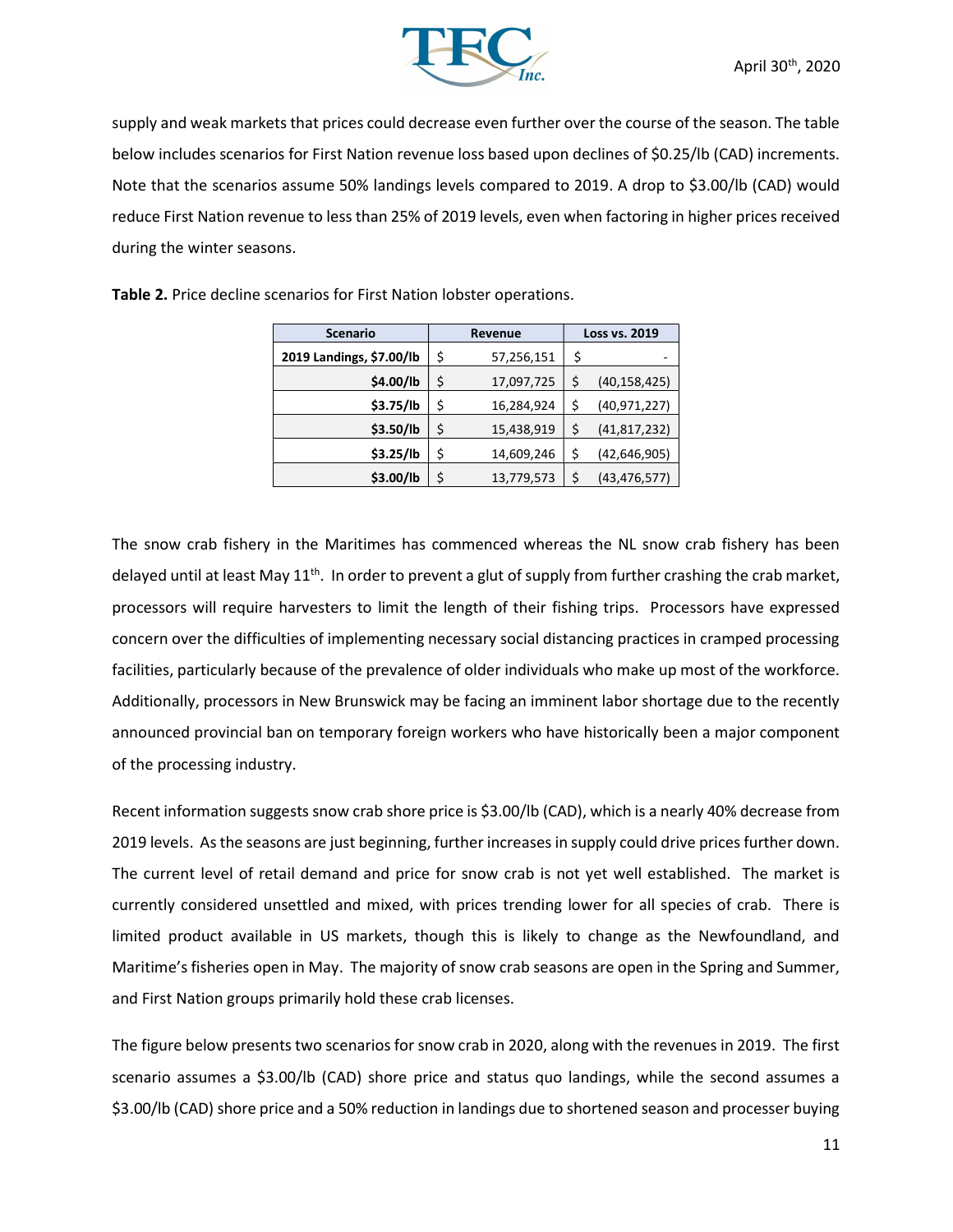

limits. In the first scenario, First Nation licenses experience a loss of \$34.3 million (CAD) and in the second scenario experience a loss of \$51.6 million (CAD) compared to 2019 levels.



Figure 3. Revenue scenarios for First Nation-owned snow crab licenses for 2020.

The data for the figure above is listed in the following table. This data is separated by crab fishing area and includes total FN fishing licenses and the landings per license.

|  | Table 3. Data and revenue scenarios for First Nation-owned snow crab licenses for 2020. |  |  |
|--|-----------------------------------------------------------------------------------------|--|--|
|--|-----------------------------------------------------------------------------------------|--|--|

| <b>Fishing</b><br>Area | <b>First</b><br><b>Nation</b><br><b>Licenses</b> | Landings per<br>License (lbs) | <b>FN Total</b><br>Landings | <b>FN Total Revenue</b><br>2019 |            | <b>FN Total Revenue</b><br>\$3/lb @ 100%<br>2019 landings |            | <b>FN Total Revenue</b><br>$$3/lb@50\%$<br>2019 landings |            |
|------------------------|--------------------------------------------------|-------------------------------|-----------------------------|---------------------------------|------------|-----------------------------------------------------------|------------|----------------------------------------------------------|------------|
| 12                     | 15                                               | 186,887                       | 2,803,306                   | \$                              | 16,819,838 | \$                                                        | 8,409,919  | \$                                                       | 4,204,960  |
| 12 <sub>b</sub>        | 1                                                | 34,447                        | 34,447                      | \$                              | 206,681    | \$                                                        | 103,340    | \$                                                       | 51,670     |
| 12F                    | 2                                                | 19,090                        | 38,180                      | \$                              | 229,078    | \$                                                        | 114,538    | \$                                                       | 57,269     |
| 15                     | 1                                                | 217,429                       | 217,429                     | \$                              | 1,304,572  | \$                                                        | 652,285    | \$                                                       | 326,143    |
| 16                     | 8                                                | 151,743                       | 1,213,944                   | \$                              | 7,283,666  | \$                                                        | 3,641,832  | \$                                                       | 1,820,916  |
| 17                     | 5                                                | 90,442                        | 452,212                     | \$                              | 2,713,271  | \$                                                        | 1,356,635  | \$                                                       | 678,318    |
| 19                     | 19                                               | 28,576                        | 542,946                     | \$                              | 3,257,673  | \$                                                        | 1,628,836  | \$                                                       | 814,418    |
| 4X                     | $\overline{2}$                                   | 13,473                        | 26,945                      | \$                              | 161,671    | \$                                                        | 80,835     | \$                                                       | 40,418     |
| S-ENS                  | 53                                               | 115,684                       | 6,131,278                   | \$                              | 36,787,666 | \$                                                        | 18,393,832 | \$                                                       | 9,196,916  |
| <b>Total</b>           | 106                                              | 95,308                        | 11,460,686                  | \$                              | 68,764,115 | \$                                                        | 34,382,057 | \$                                                       | 17,191,029 |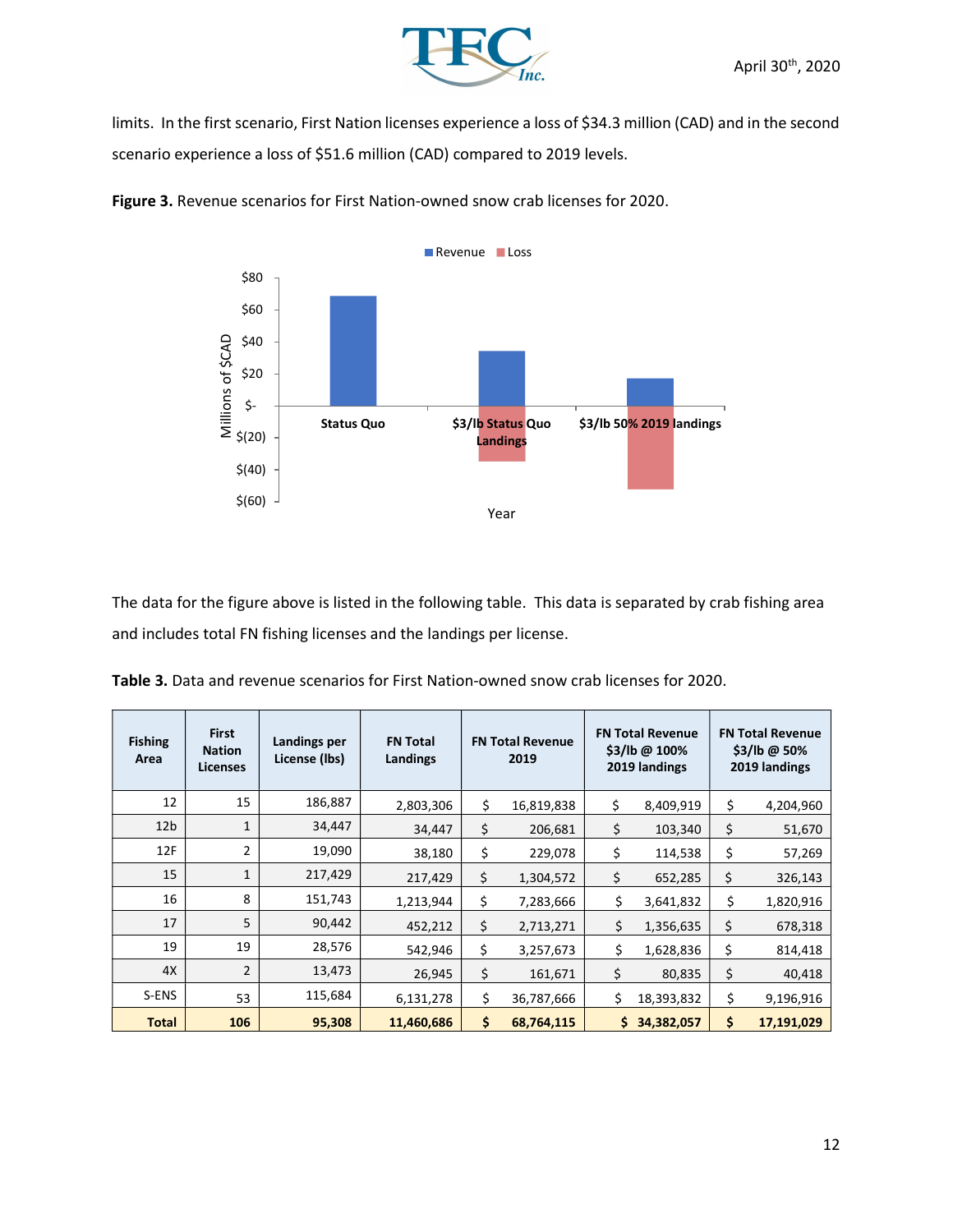

Prices for Russian snow crab (which is some of the only product available in the US market at this time) have declined steeply from \$8.88/lb (USD) to \$8.23/lb (USD) in the past two weeks, however a similar price decline occurred in 2019 (Figure 4). This makes it difficult to determine the cause of the price drop, as this may be more related to the opening of the Atlantic Canadian snow crab fisheries than the pandemic. The extent of the impact of the pandemic on snow crab will become apparent over the next few weeks.



Figure 4. Weekly prices for 5-8 oz. Russian snow crab since 2018. Data source: Urner Barry.

The collapse in demand for lobster, and potentially weak demand for snow crab, has both harvesters and processors worried. Prices have dropped precipitously for both species. Companies that are vertically integrated have the advantage of being able to spread expenses out. Individual harvesters or processors bear the full brunt of the revenue declines. Careful watch must be given to the state of the lobster and crab markets over the next several weeks as the spring and summer fishery seasons ramp up.

## Federal Aid Packages

Prime Minister Trudeau recently announced that the Federal Government would be providing \$62.5 million for seafood processors to purchase personal protective equipment, adapt health protocols, and increase freezer storage space. Details on this plan are expected to be released within the next week or two. Previously announced Federal Aid packages for First Nation-owned businesses included exclusions for Band-owned enterprises and are therefore no longer considered to be relevant. There are indications that the Prime Minister will announce a Federal Aid package for fish harvesters within the next several days.